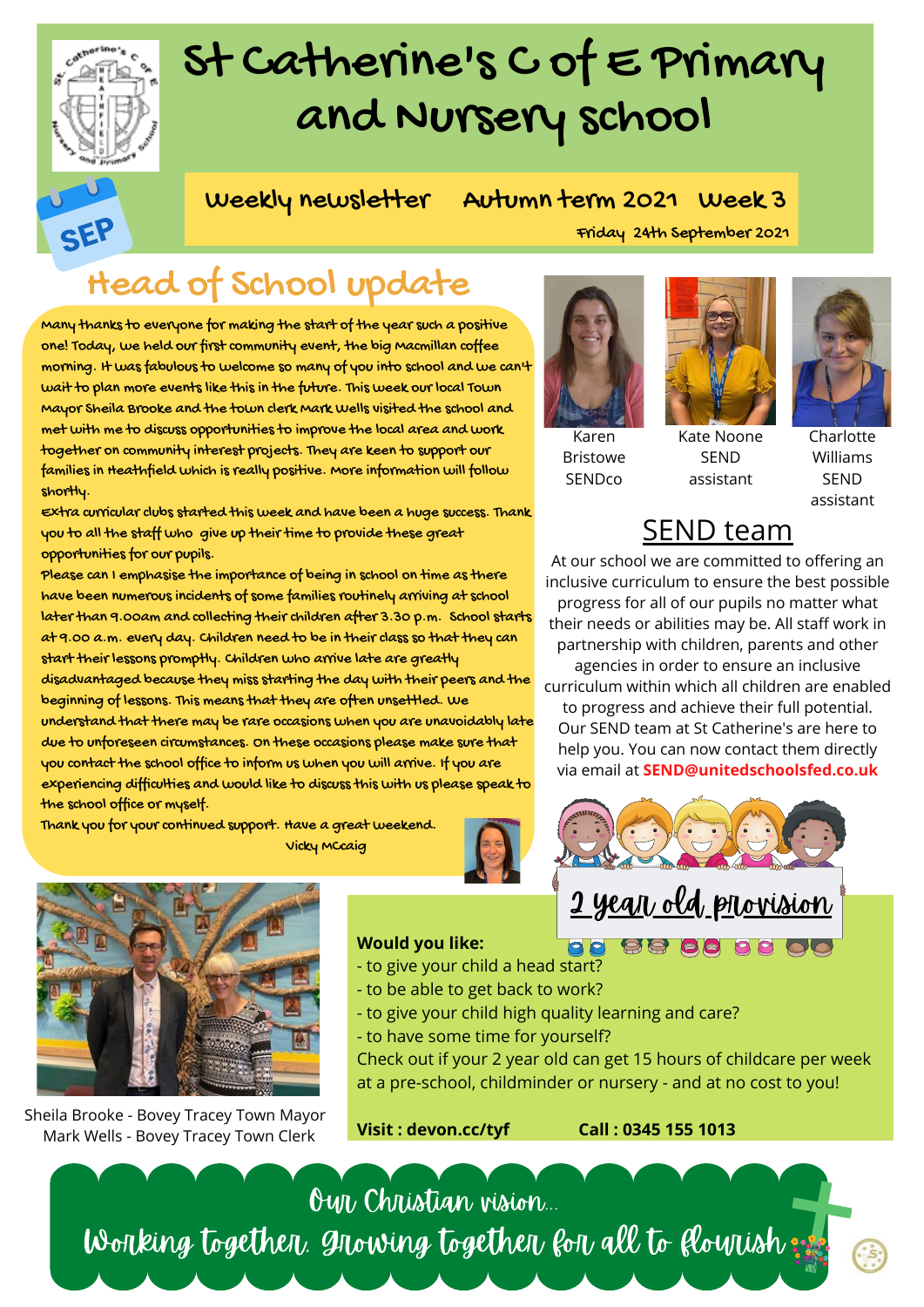









THANK<br>YOU